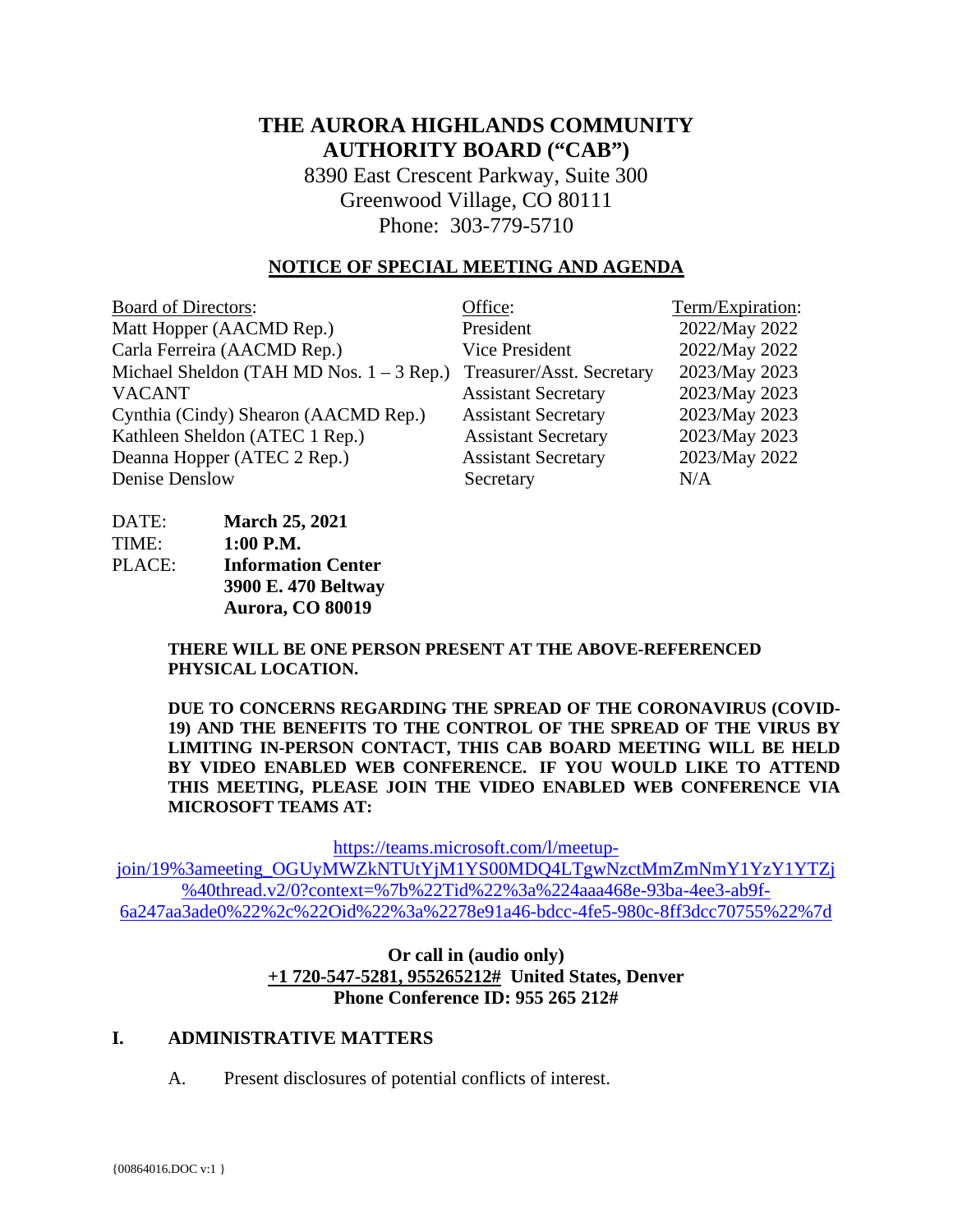The Aurora Highlands Community Authority Board March 25, 2021 Page 2

- B. Confirm Quorum, location of meeting and posting of meeting notices. Approve Agenda.
- C. Public Comment. Members of the public may express their views to the Board on matters that affect the CAB that are otherwise not on the agenda. Comments will be limited to three (3) minutes per person.

# **II. CONSENT AGENDA**

Consent Agenda – These items are considered to be routine and will be ratified by one motion. There will be no separate discussion of these items unless a board member so requests; in which event, the item will be removed from the Consent Agenda and considered in the Regular Agenda.

A. Review and consider approval of the February 18, 2021 special meeting minutes (enclosure).

# **III. LEGAL MATTERS**

- A. Discuss and consider approval and acceptance of City of Aurora L.A. 21-05; Addendum to Master License Agreement No. M.L.A. 19-107 by and between the City of Aurora and the CAB (The Aurora Highlands Filing No. 4) (enclosure).
- B. Discuss and consider approval and acceptance of City of Aurora L.A. 21-06; Addendum to Master License Agreement No. M.L.A. 19-107 by and between the City of Aurora and the CAB (The Aurora Highlands Filing No. 5) (enclosure).
- C. Discuss and consider approval and acceptance of City of Aurora L.A. 21-07; Addendum to Master License Agreement No. M.L.A. 19-107 by and between the City of Aurora and the CAB (The Aurora Highlands Filing No. 10) (enclosure).
- D. Acknowledge acceptance of Fire Lane and Public Access Easement from GVR King Commercial, LLC to CAB (enclosure).
- E. Acknowledge acceptance of Fire Lane and Public Access Easement from Aurora Tech Center Holdings, LLC to CAB (enclosure).
- F. Discuss and acknowledge Quitclaim Deed and Confirmation of Easement (38th Parkway) by and between Public Service Company of Colorado, as Grantor, and the City of Aurora, Colorado, as Grantee.
- G. Discuss status of Aerotropolis Regional Transportation Authority ("**ARTA**") Inclusions and Regional Transportation System Projects.
	- i. Presentation by Director Hopper (enclosure).
- H. Discuss timing for potential inclusions and exclusions of property from the CAB member districts. Schedule special meetings for certain CAB member districts, as needed.